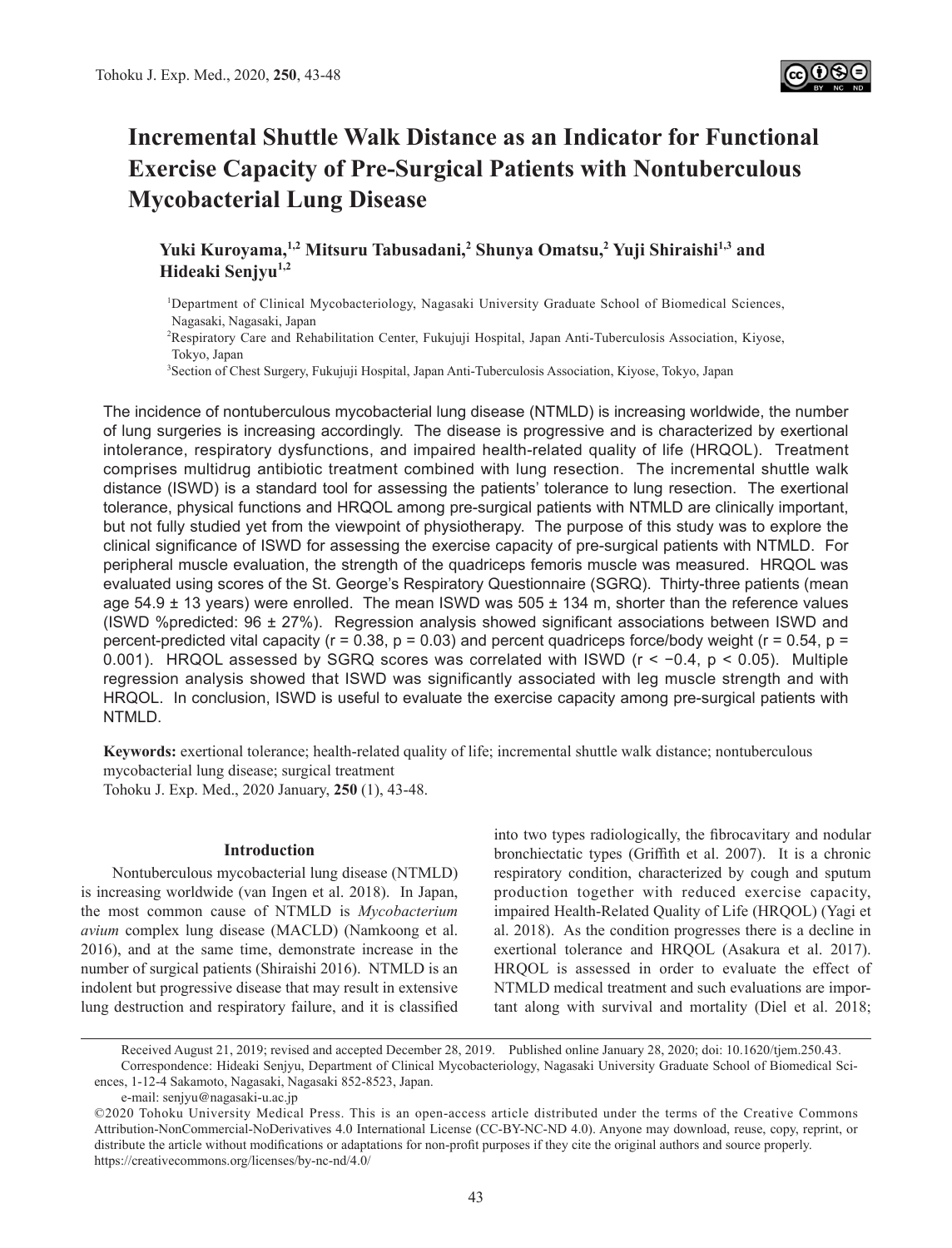Hiramatsu and Shiraishi 2018).

If the disease is limited and localized, in patients with adequate cardiorespiratory reserve the potential benefits of an adjuvant surgical approach should be considered (Mitchell 2019). Annually in Japan, although approximately 80,000 thoracic surgeries are performed, only 500 individuals with NTMLD undergo surgery (Committee for Scientific Affairs, The Japanese Association for Thoracic Surgery et al. 2019). Fukujuji Hospital performs approximately 40 such cases each year and is one of the representative facilities in Japan.

The Japanese guidelines for the indications for surgical treatment of NTMLD (Nontuberculous Mycobacteriosis Control Committee of the Japanese Society for Tuberculosis and International Exchanging Committee of the Japanese Society for Tuberculosis 2011) are when 1) drug therapy is insufficient to eliminate the bacteria, 2) there is enlargement or deterioration of the affected lung regions, such that even if the disease is effectively treated, cavities in the lung and bronchiectasis will remain, and there is a risk of recurrence, and, 3) there is evidence of rapid disease progression, with repeated acute exacerbations from the large-volume lesions. Further, guidelines state that surgery may be performed on individuals in their seventies but only when adequate cardiorespiratory reserve is present.

In the evaluation of exertional tolerance in individuals undergoing surgical resection for lung cancer, the incremental shuttle walk test (ISWT) and 6-min walk test are widely used measures of functional exercise capacity as well as being predictors of post-operative complications (Ha et al. 2016). Reports show an association between a preoperative incremental shuttle walk distance (ISWD) less than 400 m and the development of postoperative complications in this patient population (Ha et al. 2016).

To date, little is known about the physical function and HRQOL of surgical candidates with NTMLD. Furthermore, the relationship between ISWD, peripheral muscle strength, HRQOL and disease severity in this patient population has not been reported. In this study, we aimed to investigate the clinical significance of ISWD for assessing exertional tolerance among pre-surgical patients with NTMLD and to examine the relationship between ISWD and functional measures or HRQOL in these patients.

## **Methods**

# *Study design and Subjects*

This was a cross sectional study, with recruitment and assessments taking place between June 2017 and June 2018. The study was approved by the Human Research Ethics Review Committee of Fukujuji Hospital (approval number 18051), and participants gave written informed consent prior to data collection. All surgical patients were assessed for physical and respiratory function prior to surgery. Eligible patients had a diagnosis with NTMLD, were aged > 18 years, and scheduled for lung resection. Exclusion criteria were comorbid conditions affecting exercise performance (specifically, musculoskeletal or neurological impairment and cardiac disease) and those who underwent two-staged bilateral lung resection. During the recruitment period, 39 individuals underwent surgery however data from six patients were not included; two individuals did not complete all evaluations, one did not complete HRQOL evaluation, one underwent two-staged bilateral surgery, one had cognitive impairment, one had severe spinal stenosis, and one had hemoptysis (Fig. 1). The following measures of physical functions, exertional tolerance and HRQOL were all carried out within two or three days prior to surgery in a rehabilitation center. Sputum smears and sputum cultures were performed upon admission or during an outpatient visit prior to admission. Postoperative complication was defined as any postoperative event, such as bacterial pneumonia, cardiac arrhythmia, prolonged air leak requiring > 7 days of chest tube drainage, atelectasis, bleeding, bronchopleural fistula or respiratory failure.



Fig. 1. Number of available participants.

Eligible patients had a diagnosis with NTMLD, were aged  $> 18$  years. Exclusion criteria were comorbid conditions affecting exercise performance and those who underwent two-staged bilateral lung resection. In total, 33 subjects were included in this study.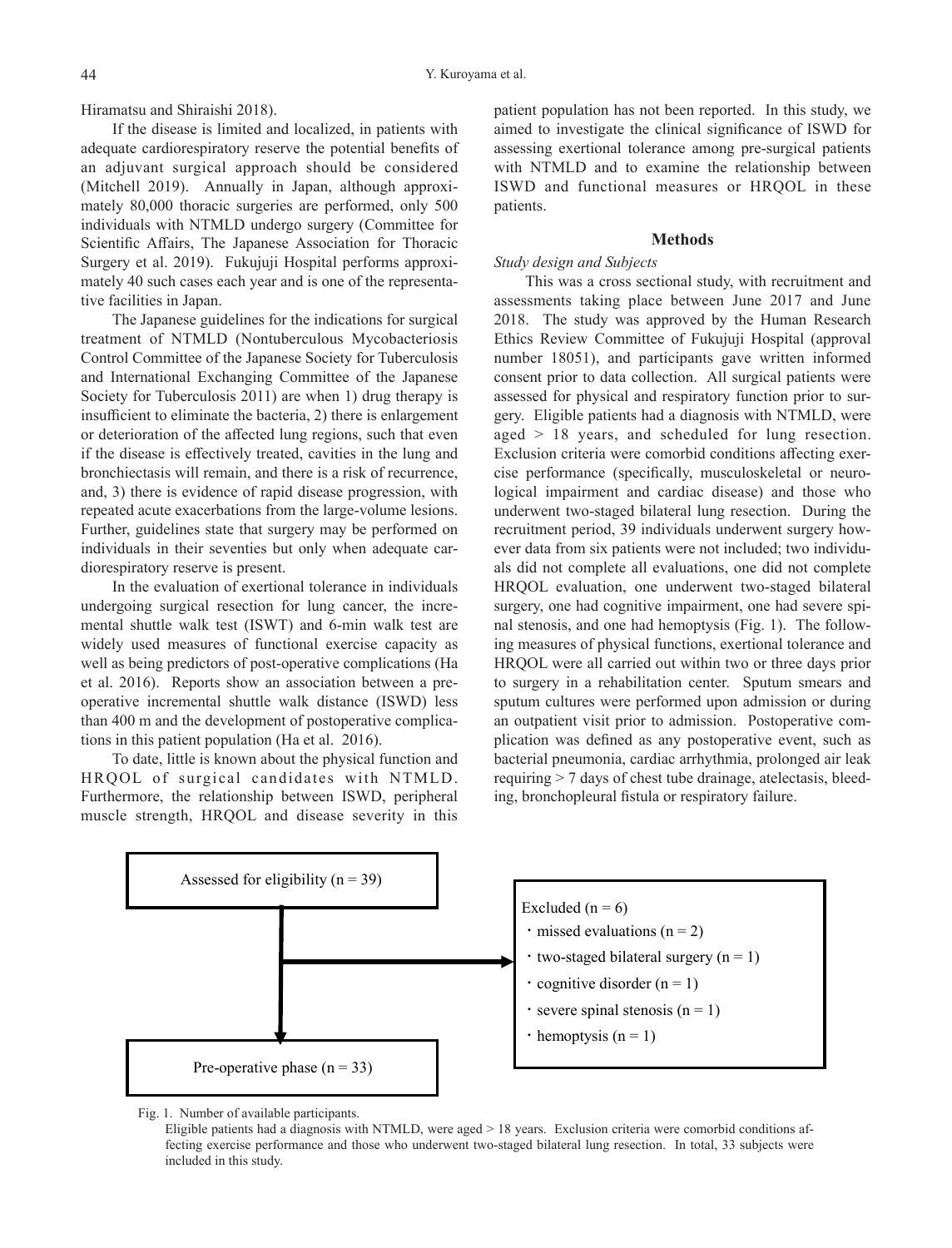# *Physical function measures*

Assessment of peripheral muscle strength comprised quadriceps force (QF) evaluated as the peak force developed during a maximal isometric knee extension using a hand-held dynamometer (*μ*-TusF-1; Anima Corporation Tokyo, Japan). QF of the dominant side was tested in the sitting position with the hip and knee joint flexed at approximately 90°. The highest value of three satisfactory measurements was recorded and expressed in kilograms (kg) as a percentage of body weight (BW). Percent predicted values were calculated using predictive equations for isometric peripheral muscle strength (The National Isometric Muscle Strength (NIMS) Database Consortium 1996).

Functional exercise capacity was assessed using the ISWT and carried out according to a standardized protocol (Singh et al. 1992). This is a threshold symptomatic field test, carried out on a 10-m course with walking speed dictated by an audio signal. The test is continuous and incremental with the speed increasing each minute. The test is terminated by the patient if too breathless to maintain the required speed, or the operator terminates the test when the patient fails to complete a shuttle in the time allowed (Singh et al. 1992). The ISWD was recorded in meters and expressed as a percentage of predicted values obtained in a Japanese sample (Itaki et al. 2018). Functional limitation due to dyspnea was assessed using the modified Medical Research Council (mMRC) Dyspnea Scale (Mahler and Wells 1988).

# *Spirometric data and evaluation of disease severity using high-resolution computed tomography (HRCT)*

A spirometer (CHEST AC-8800: Chest, Tokyo) was used to measure vital capacity (VC) and forced expiratory volume in 1 second ( $FEV<sub>1</sub>$ ), with values expressed as a percentage of predicted normal values (Miller et al. 2005).

The HRCT was used to identify the affected lung segments and the area for resection with discussion of the HRCT findings taking place at a multidisciplinary meeting. The number of affected lung segments was recorded in accordance with published descriptors (Vallilo et al. 2014). The number of segments with irreversible lung damage such as cavitary and bronchiectatic changes was counted. Nodular, infiltrative or atelectatic changes were not counted as these are thought to be reversible changes and are not surgical target.

# *Health-Related Quality of Life (HRQOL)*

HRQOL was assessed using the self-complete version of the Japanese translation of the St George's Respiratory Questionnaire (SGRQ) (Jones et al. 1991). This is a disease-specific tool comprised of 50 items that provides individual scores for the three domains of symptoms, impact and activity as well as a total score. The score for each domain ranges from 0 to 100 with lower scores indicating better HRQOL. The validity of the SGRQ in NTMLD has previously been reported (Maekawa et al. 2013).

#### *Statistical methods*

Data were expressed as means with SD or medians with interquartile ranges (IQR) and counts with percentages for categorical variables. The Shapiro-Wilk test was used to examine the distribution of the data. The relationship between variables was examined using Pearson's or Spearman's correlation coefficients according to the distribution of the data. Multiple regression analysis was performed to determine predictors of the ISWD, correcting for risk factors were shown to be significant at  $p \leq 0.05$  on univariate analysis. Multiple regression analysis was undertaken to identify the dependent variables of percent-predicted VC (%VC), percent QF/BW (%QF/BW) and SGRQ all domains. Statistical significance was defined at  $p < 0.05$ . All analyses were performed using IBM SPSS Statistics 25.0 for Windows (IBM SPSS, Tokyo, Japan).

#### **Results**

## *Participant characteristics*

Table 1 shows the preoperative characteristics of the 33 individuals (26 females) with NTMLD. Leg strength was lower than predictive values (The National Isometric Muscle Strength (NIMS) Database Consortium 1996), and exertional tolerance was reduced compared to values for ISWD in a healthy Japanese sample (Itaki et al. 2018). Four patients developed postoperative complications (Table 2). All patients were ambulating with or without a gait aide in the intensive care unit (ICU) as early as the first postoperative day, and were discharged from the ICU on postoperative day two. Finally, all patients had an uneventful postoperative course and were discharged to home.

## *Relationships between clinical features and ISWD*

 There was no relationship between age and BMI. There was a weak to moderate relationship between %VC, and %QF/BW with ISWD. All three domains of the SGRQ had a moderate or strong relationship with ISWD (Table 3). There were no associations between clinical symptoms such as sputum or preoperative disease severity assessed by computed tomography and exertional tolerance by ISWD.

# *Factors determining ISWD in surgical patients with NTMLD*

In multiple regression analysis (Table 4), a statistically significant inverse relationship was found between SGRQ symptom scores and ISWD ( $p = 0.006$ ), and there was a relationship with %QF/BW ( $p = 0.006$ ), together explaining 49% of the variance. Thus, ISWD was significantly associated with greater leg muscle strength and with less severe impairment in HRQOL.

## **Discussion**

To our knowledge, this is the first study that has described the relationship between the distance walked on the ISWT and clinical variables including HRQOL in presurgical patients with NTMLD. Further, we demonstrated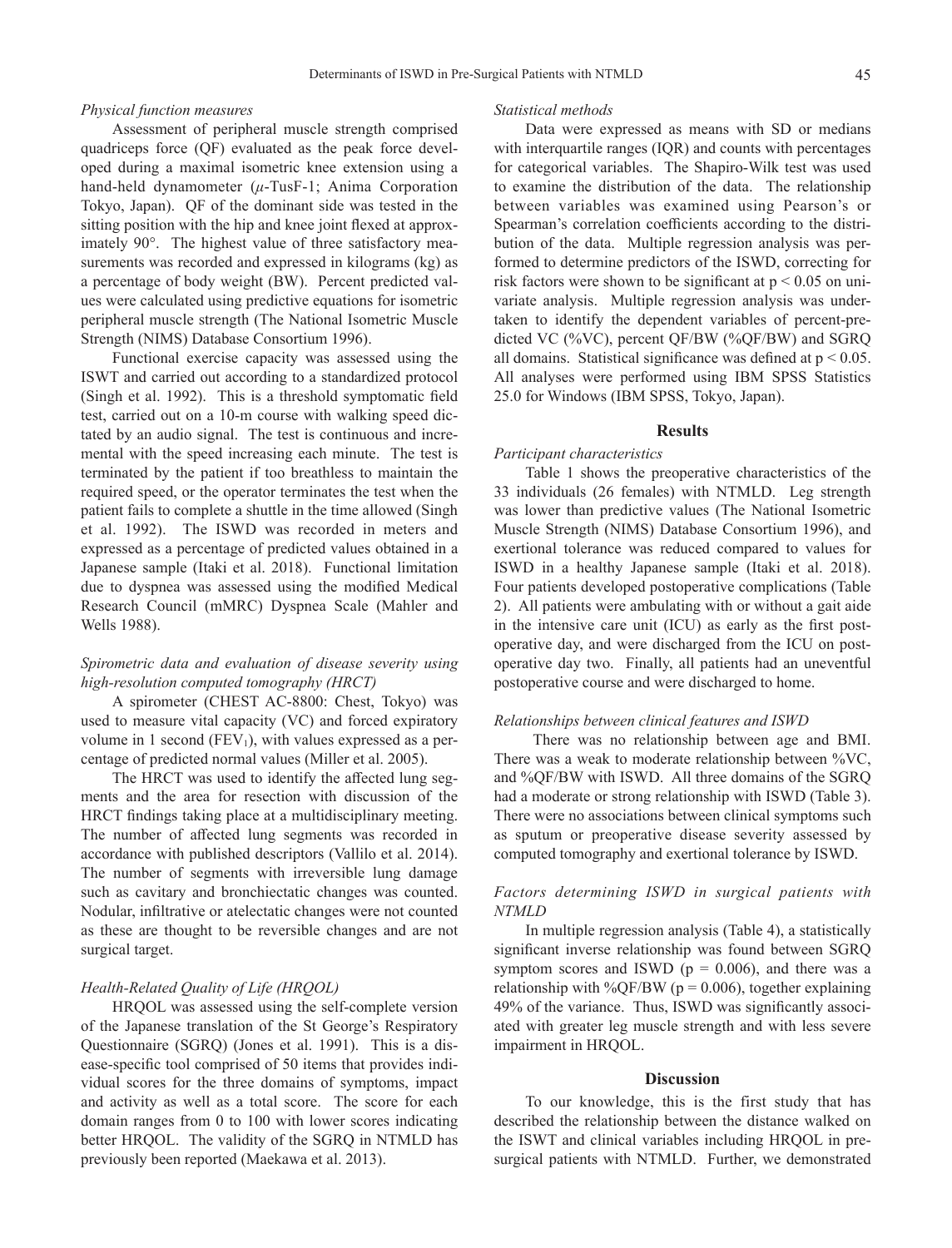Table 1. Demographics of the 33 patients who underwent lung resection.

| Variables                                                 | Values           |  |
|-----------------------------------------------------------|------------------|--|
| Age (years)                                               | $54.9 \pm 13$    |  |
| Sex                                                       |                  |  |
| Female                                                    | 26 (79%)         |  |
| Male                                                      | 7(21%)           |  |
| BMI $(kg/m2)$                                             | $20.2 \pm 3.2$   |  |
| Smoking status (never/former)                             | 24/9             |  |
| Disease duration <sup>a)</sup> , months                   | $30(13-82)$      |  |
| Current treatment duration <sup>b</sup> , months          | $18(8-42)$       |  |
| Mycobacterium species                                     |                  |  |
| Mycobacterium avium complex                               | 28 (86%)         |  |
| Mycobacterium abscessus complex                           | 4(12%)           |  |
| Mycobacterium lentiflavum                                 | $1(2\%)$         |  |
| Sputum status (positive/negative)                         | 13/20            |  |
| Pre-operative Radiological Features                       |                  |  |
| Nodular/Bronchiectatic                                    | 17 (52%)         |  |
| Fibrocavity                                               | 5(15%)           |  |
| <b>B</b> oth                                              | 11(33%)          |  |
| Affected segments <sup>c)</sup>                           | $3(1-4.5)$       |  |
| Surgical indication                                       |                  |  |
| To control the progression of disease/<br>To cure disease | 16/17            |  |
| $FEV_1(L)$                                                | $2.4 \pm 0.7$    |  |
| $FEV1$ % predicted                                        | $94 \pm 17$      |  |
| VC(L)                                                     | $3 \pm 0.8$      |  |
| VC % predicted                                            | $92 \pm 17$      |  |
| mMRC dyspnea score                                        | 0(0)             |  |
| QF % body weight                                          | $52.7 \pm 12.3$  |  |
| QF % predicted                                            | $97 \pm 29$      |  |
| ISWD(m)                                                   | $505 \pm 134$    |  |
| ISWD % predicted                                          | $96 \pm 27$      |  |
| HR max % predicted <sup>d)</sup>                          | $82 \pm 17$      |  |
| Dyspnea - Borg Scale                                      | $4(2-5)$         |  |
| Leg fatigue - Borg Scale                                  | $2(2-4)$         |  |
| SGRQ $(n = 32)$                                           |                  |  |
| symptom score                                             | 25.7 (17.9-33.6) |  |
| activity score                                            | 18.5 (11.2-29.4) |  |
| impact score                                              | $12(7.6-19.5)$   |  |
| total score                                               | 14.8 (10.5-20.6) |  |
|                                                           |                  |  |

Data are reported as mean  $\pm$  SD, n (%) or median (interquartile range).

BMI, body mass index; FEV<sub>1</sub>, forced expiratory volume in 1s; VC, vital capacity; mMRC, modified Medical Research Council dyspnea scale; QF, quadriceps force; ISWD, incremental shuttle walk distance; SGRQ, St. George's Respiratory Questionnaire.

a)The interval between the diagnosis of the disease and the time of surgery.

b)The interval between the start of the current treatment and the time of surgery.

c)The number of segments with irreversible lung damage.

d)Age-predicted maximal heart rate derived from the formula.

Table 2. Postoperative complications.

|                                                                                                                                                                                                                                                                                                   | $n = 4$ |
|---------------------------------------------------------------------------------------------------------------------------------------------------------------------------------------------------------------------------------------------------------------------------------------------------|---------|
| Air leak $> 7$ days                                                                                                                                                                                                                                                                               | 3       |
| Subclavian Artery Injury <sup>a)</sup>                                                                                                                                                                                                                                                            | 1       |
| There was no operative mortality. All patients<br>were ambulating with or without a gait aide in<br>the intensive care unit as early as the first<br>post-operative day. Finally, all patients had<br>an uneventful postoperative course and were<br>discharged home.<br>a)intraoperative period. |         |

Table 3. Correlations between ISWD and other variables.

|                    | ISWD <sup>a</sup> | p            |
|--------------------|-------------------|--------------|
| Age (years)        | $-0.25$           | 0.252        |
| BMI $(kg/m2)$      | $-0.05$           | 0.78         |
| $FEV1$ % predicted | 0.1               | 0.565        |
| VC % predicted     | 0.38              | 0.03         |
| OF % body weight   | 0.54              | 0.001        |
| <b>SGRO</b>        |                   |              |
| symptom score      | $-0.62$           | ${}_{0.001}$ |
| activity score     | $-0.45$           | 0.01         |
| impact score       | $-0.43$           | 0.014        |
| total score        | $-0.57$           | 0.001        |

Statistical significance of  $p < 0.05$ . ISWD, incremental shuttle walk distance; BMI, body mass index; FEV<sub>1</sub>, forced expiratory volume in 1s; VC, vital capacity; QF, quadriceps force; SGRQ, St. George's Respiratory Questionnaire. a)Data expressed as Pearson's or Spearman's rho.

Table 4. Stepwise regression analysis of ISWD and significantly associated variables.

| Predictor          |         | <b>ISWD</b> |       |
|--------------------|---------|-------------|-------|
|                    |         | р           | $R^2$ |
| Intercept          | 379.04  | 0.001       | 0.49  |
| SGRQ symptom score | $-4.44$ | 0.006       |       |
| QF % body weight   | 4.57    | 0.006       |       |

Statistical significance of  $p < .05$ .

ISWD, incremental shuttle walk distance; SGRQ, St. George's Respiratory Questionnaire; QF, quadriceps force.

that in surgical patients the preoperative ISWD was lower than distances achieved in a healthy population, and ISWD had a strong relationship with leg muscle strength and physical symptoms.

Clinical guidelines for resection for lung cancer recommend that the ISWD can be used to estimate maximal oxygen consumption, and if the ISWD is less than 400 m, it is recommended that a cardiopulmonary exercise test be performed as part of the pre-operative evaluation (Ha et al.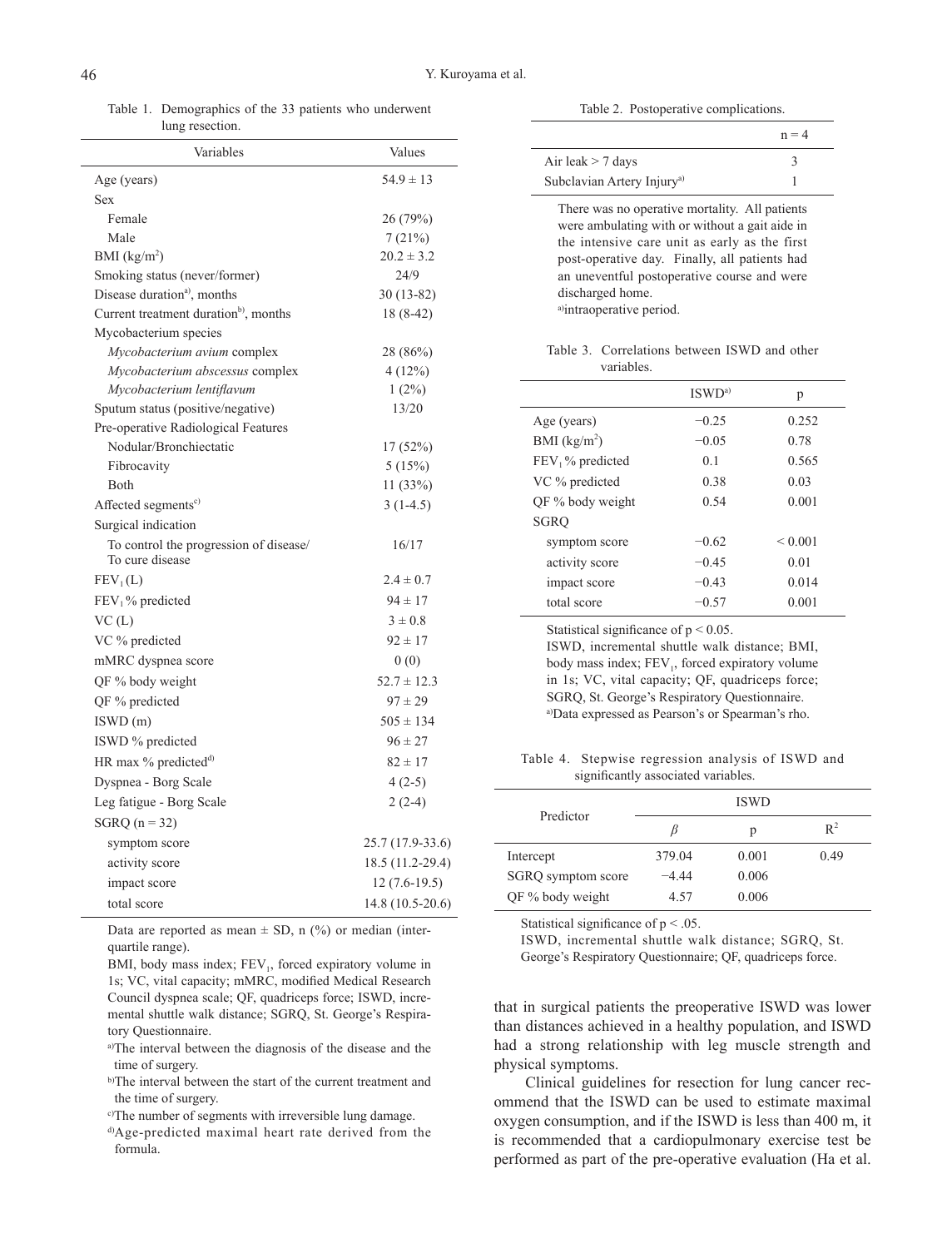2016). Although none of our participants had an ISWD < 400 m, overall the distance achieved was below that of Japanese age-matched standard values (Itaki et al. 2018).

In previous studies in people with bronchiectasis (de Camargo et al. 2018), the ISWD was below the predicted values (55  $\pm$  16%), and determinants of leg strength included age, mMRC, and ISWD. Moreover, the ISWD was an independent predictor of physical activity (step counts per day). Exertional dyspnea predisposes to a sedentary lifestyle in patients with bronchiectasis, with progressive inactivity, and physical deconditioning (Bradley et al. 2015). In our study, the mMRC grade for all patients was zero, therefore we did not consider dyspnea to be a factor influencing levels of physical function or daily physical activity in our sample. The strong relationship between ISWD and all components of the SGRQ was consistent with a previous study demonstrating a similar relationship between the 6-min walk distance (6MWD) and HRQOL, in patients with MACLD (Yagi et al. 2018). In the study with 103 patients (Yagi et al. 2018), 6MWD showed strong correlations with the SGRQ and Short-Form 36 scores. In our analysis we also found a relationship between ISWD and HRQOL. The exertional tolerance assessed by the ISWD, therefore, provides an indication of the HRQOL of pre-surgical patients with NTMLD. Another report showed that the ISWD achieved by individuals with bronchiectasis was strongly associated with measures of spirometry (Yildiz et al. 2018). We also found associations between the ISWD and %VC, but %VC was not related to exertional tolerance in multivariate regression analysis. These findings lead us to hypothesize that exertional tolerance is not related to disease severity in NTMLD (Roberts et al. 2000).

Compared with the study by Yildiz et al. (2018), the respiratory function of our participants was better preserved (%FEV<sub>1</sub> = 94  $\pm$  17% vs. 71  $\pm$  18%). We, therefore, propose that exertional tolerance is strongly related to lower extremity muscle strength and HRQOL when dyspnea is absent and lung function is within the normal range as in our participants. Asakura et al. (2017) assessed 3-dimensional CT, spirometric data and SGRQ in 67 patients with MACLD (mean age 69; range 43-84 years),  $FEV_1$  predicted = 85% (IQR 71-97). Infiltration volume was significantly correlated with SGRQ symptom  $(r = 0.42, p = 0.003)$ , activity  $(r = 0.42, p = 0.003)$  $= 0.41$ ,  $p = 0.003$ ), impact (r = 0.52, p = 0.0002), and total score ( $r = 0.49$ ,  $p = 0.001$ ). In our study, participants were younger, their affected lung regions were well confined, and they had better respiratory function than in previous studies, and there was no relationship between the extent of lung damage assessed by HRCT and HRQOL. Thus, factors independent of disease severity may influence exertional tolerance in surgical patients. As a result, exertional tolerance may be strongly related to physical function and HRQOL.

Preoperative exercise training for patients with lung cancer is a promising strategy to optimize physical fitness, which may yield improved outcomes such as reduced

length of stay or postoperative complications, however the effects of preoperative rehabilitation in NTMLD have not been examined (Cavalheri and Granger 2017). It is possible in patients such as we studied that exertional tolerance may be improved by strengthening their leg muscles and improving HRQOL.

Studies of patients who have undergone lung resection for cancer have demonstrated that HRQOL remains below pre-operative levels at 3 months post-operation (van der Leeden et al. 2019). However, exercise training in the postoperative phase has been shown to improve HRQOL at 3 months (Kim et al. 2015). In people with bronchiectasis, there was no significant improvement in exertional tolerance when assessed at 9 months following lung resection however HRQOL was remarkably improved (Vallilo et al. 2014). However, in surgical patients with NTMLD the postoperative course remains unknown, therefore it is important that longitudinal studies are performed. Furthermore, in future research of patients with NTMLD undergoing lung resection it is also important to assess the effects of pre-operative exercise training on post-operative recovery of physical function and HRQOL.

We acknowledge there are several limitations to this study. First, relatively few subjects were recruited due to the limited number of surgical procedures for NTMLD that occur annually in our center. However, our hospital is a representative institution for NTMLD surgical treatment in Japan. Second, we lacked comparison of data with a healthy sample or an internal medicine control group. This was because the surgical treatment group is likely to be younger than a general medicine group thus limiting the value of any comparison. Future multicenter studies with recruitment of a larger sample, that includes more severely affected patients, are required to investigate the long-term effects of surgery of NTMLD.

In summary, this is the first study that reports preoperative ISWD in NTMLD surgical patients. Our patients had reduced ISWD compared with healthy age-matched values. The ISWD in pre-surgical patients showed a stronger relationship with peripheral muscle strength and respiratory symptoms as identified by HRQOL, compared with physiological measures of preoperative lung function. These results indicate that even pre-surgical NTMLD patients with progressive decline in lung function should follow an aggressive exercise program to try to maintain muscle strength and HRQOL associated with ISWD.

### **Acknowledgments**

We thank all subjects, the technical staff members, the administrative support team, and our coworkers for their help with this study. In addition, we are grateful to Sue Jenkins, PhD, Associate Professor at the School of Physiotherapy and Exercise Science, Curtin University, and David Holley, Part-time Lecturer at the School of International Liberal Studies, Waseda University, for their help in reviewing this manuscript.